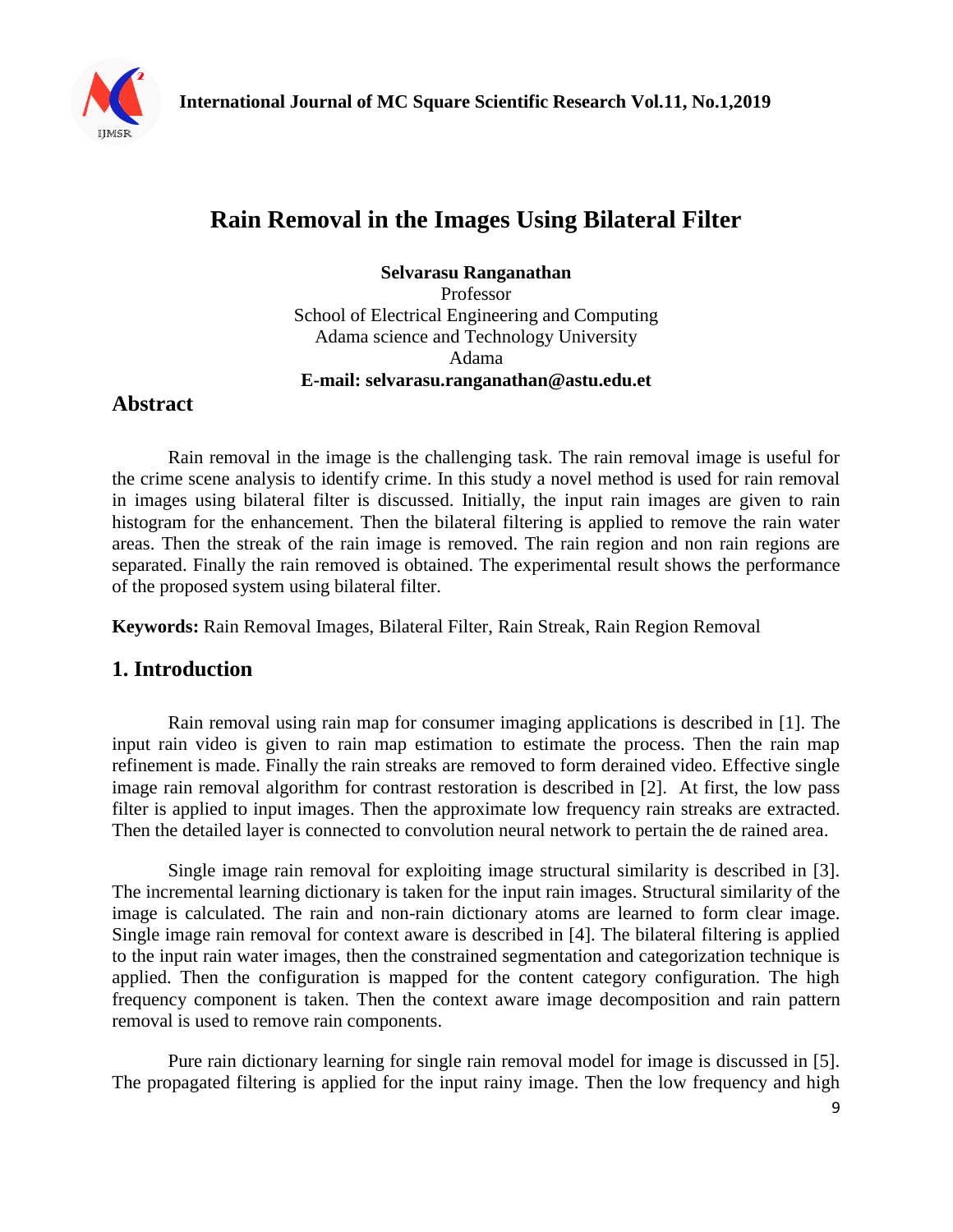

frequency components are separated and extracted. Then the rain streaks are detected by pure rain dictionary learning. Then the sparse reconstruction is applied to get rainy mask. Then the improved bilateral filter is applied for the de rained high frequency components to get restored image. Single image rain streaks removal for tensor based low rank model is described in [6]. The input rain images are given to stack of rain patches in the direct smooth of rain patches. The tensor nuclear normalization is regularized with the low-rankness and alternating direction method of multipliers for the model. This experiment shows the state-of-art methods for the quantitative analysis.

Single color image snow removal for hierarchical approach for rain or snow is described in [7]. The input rain or snow images are given to dictionary learning for classification and reconstruction. The guided and mean filter is applied for the image to recognize the rain. Learned rain dictionary based rain removal using sparse codes is discussed in [8]. The input rain image is given to shrinkage strategy, and then the database is constructed by masked rain. The offline dictionary learning method is also used. Shrinkage map design is also used for clearing the rain water in the image. The rain and non-rain sparse codes are shrinkage to obtain the rain removal images.

A novel method for removal of rain water in the images is presented. The paper is organized as follows: Section 2 describes the Methods and materials used for rain removal in images. The experimental results of rain water removal in images are shown in section 3. The last section concludes the proposed system.

## **2. Methodology**

Initially the input rain images are enhanced by rain histogram method. The bilateral filtering is applied to remove the rain water regions. The rain streak removal is used to separate the rain and non-rain areas. Finally the rain removed image is obtained Figure 1 shows the work flow of rain removal images using bilateral filter.



 **Figure 1 Work flow of rain removal images using bilateral filter**

### **2.1. Rain Removal using bilateral filtering**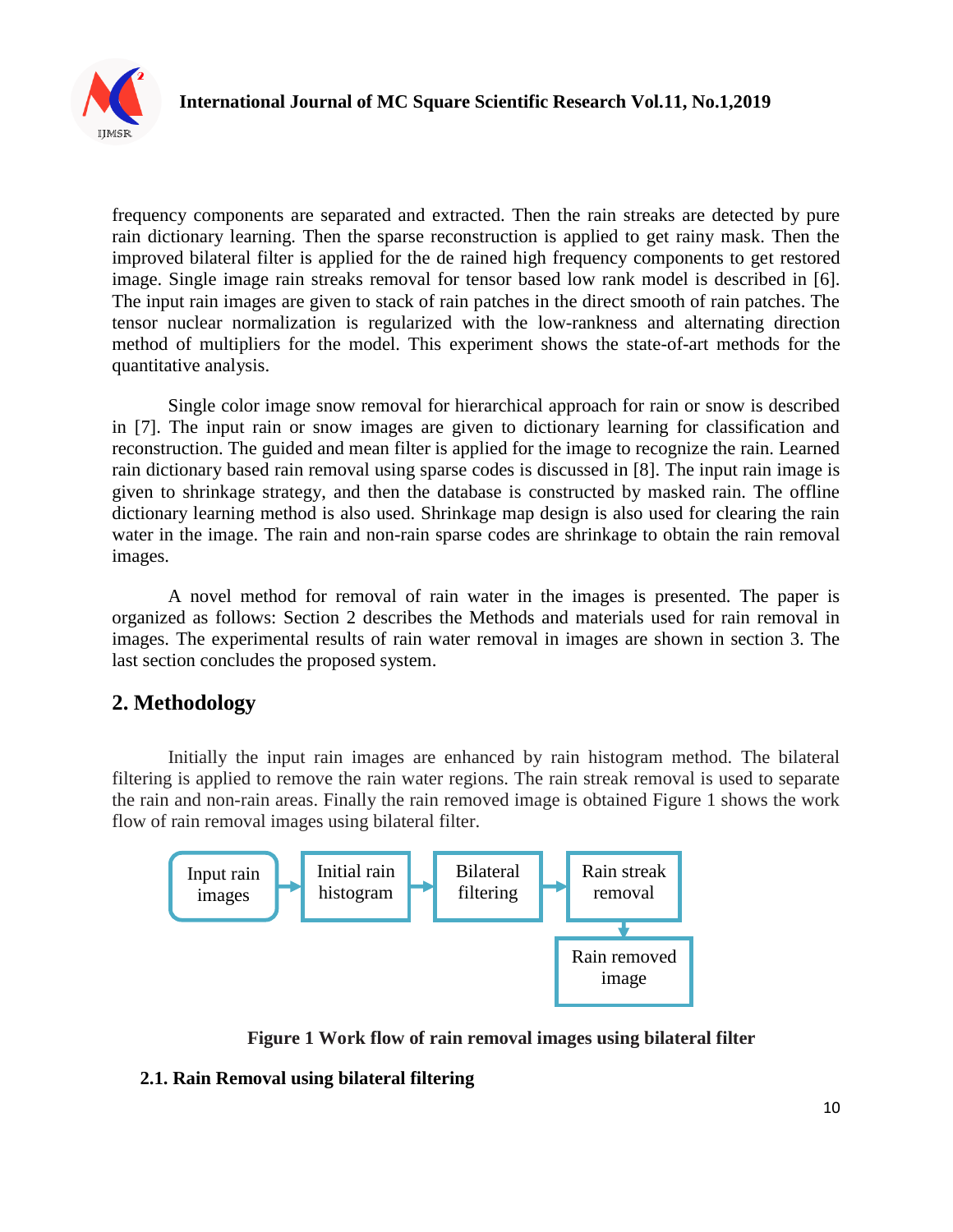

The noise reducing smoothing filter, edge preserving and non-linear filter used in images is known as bilateral filter. The weighted average of intensity values are replaced by each pixel. Gaussian distribution is used for weight. The Euclidean distance of the pixels depends on the weights and radiometric differences. The sharp edges are preserved by it. The bilateral filter is defined by,

$$
BI_{filter}(v) = \frac{1}{z_c} \sum_{v_j \notin \zeta} BI(z_j) g_r \left( \left\| BI(v_j) - BI(v) \right\| \right) f_s \left( \left\| z_j - z \right\| \right) \tag{1}
$$

The term, *Z<sup>c</sup>* is defined by,

$$
Z_c = \sum_{v_j \in \zeta} g_r \left( \left\| B I_{filter}(v_j) - B I_{filter}(v) \right\| \right) f_s \left( \left\| v_j - v \right\| \right) \tag{2}
$$

where *BIfilter* is the filtered image, *BI* is the input image, *z* is the coordinates of the current pixel for the filter,  $\zeta$  is the window centered for *z*, so  $Z_j \in \zeta$  is another pixel.  $g_r$  is the kernel range for smoothing images in intensities.  $f_s$  is the spatial kernel for smoothing different coordinates. The *Zc* is assigned for the smoothness. The bilateral filter is also used in other fields like image diffusion [9] and restoring the noisy image [10]. In this study, the rain histogram is used to enhance the image, then the bilateral filter is applied to remove the bilateral filter is used to remove the rain region areas to detect the original image. The rain streak removal is used to remove the rain and non-rain areas. Finally, the rain removed image is detected.

#### **3. Results and Discussion**

The performance of proposed system is evaluated by using 100 rain images in the database. Some sample images in the database is shown in the figure 2.

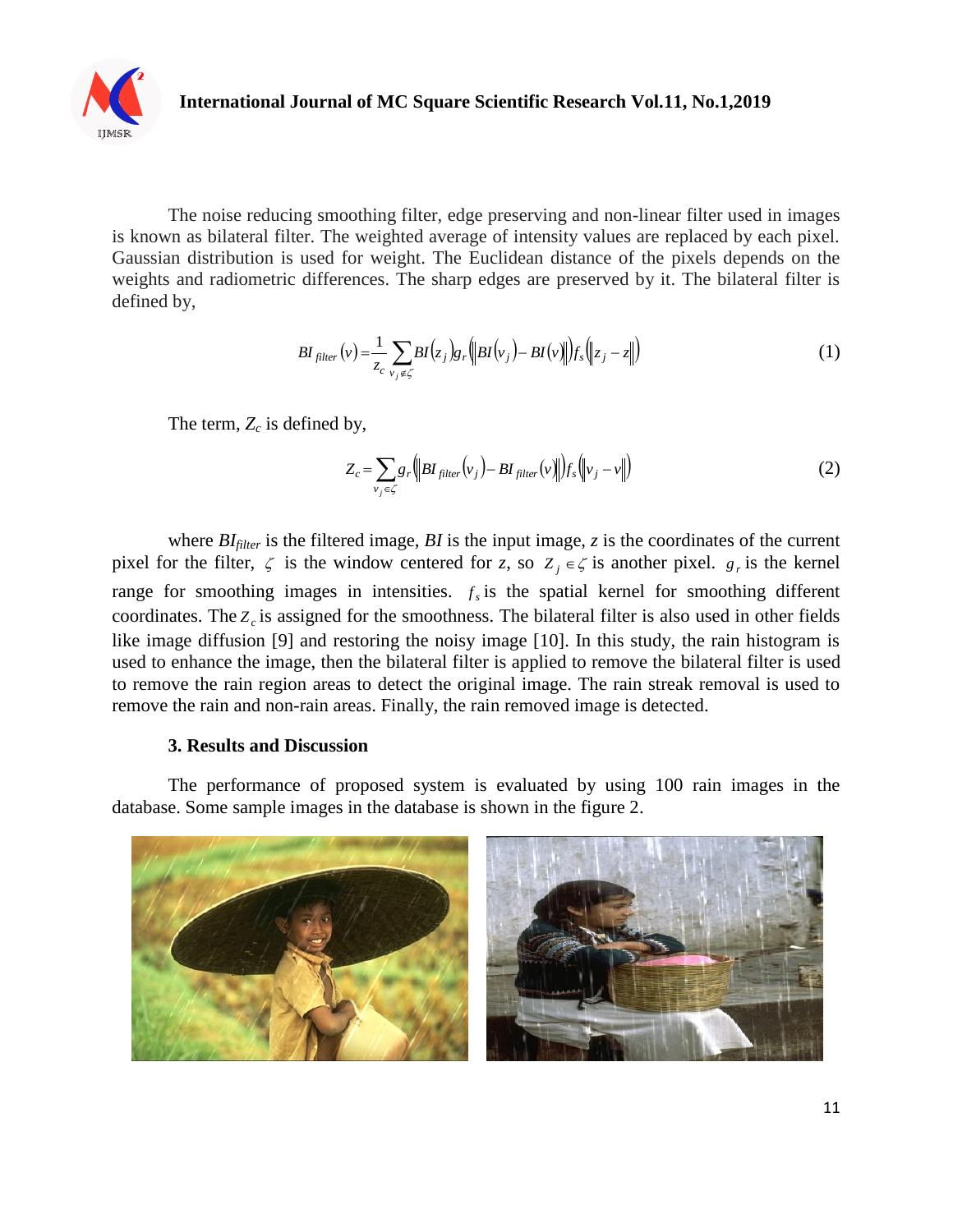



**Figure 2: Sample images in the database**

Initially, the input rained images are given to rain histogram to enhance the image. Then the bilateral filter is applied to remove the rained regions. The rain stroke is used to separate the non-rained regions. Then the two regions are combined to form the rain detected images. Figure 3 shows the rain detected images using bilateral filter.

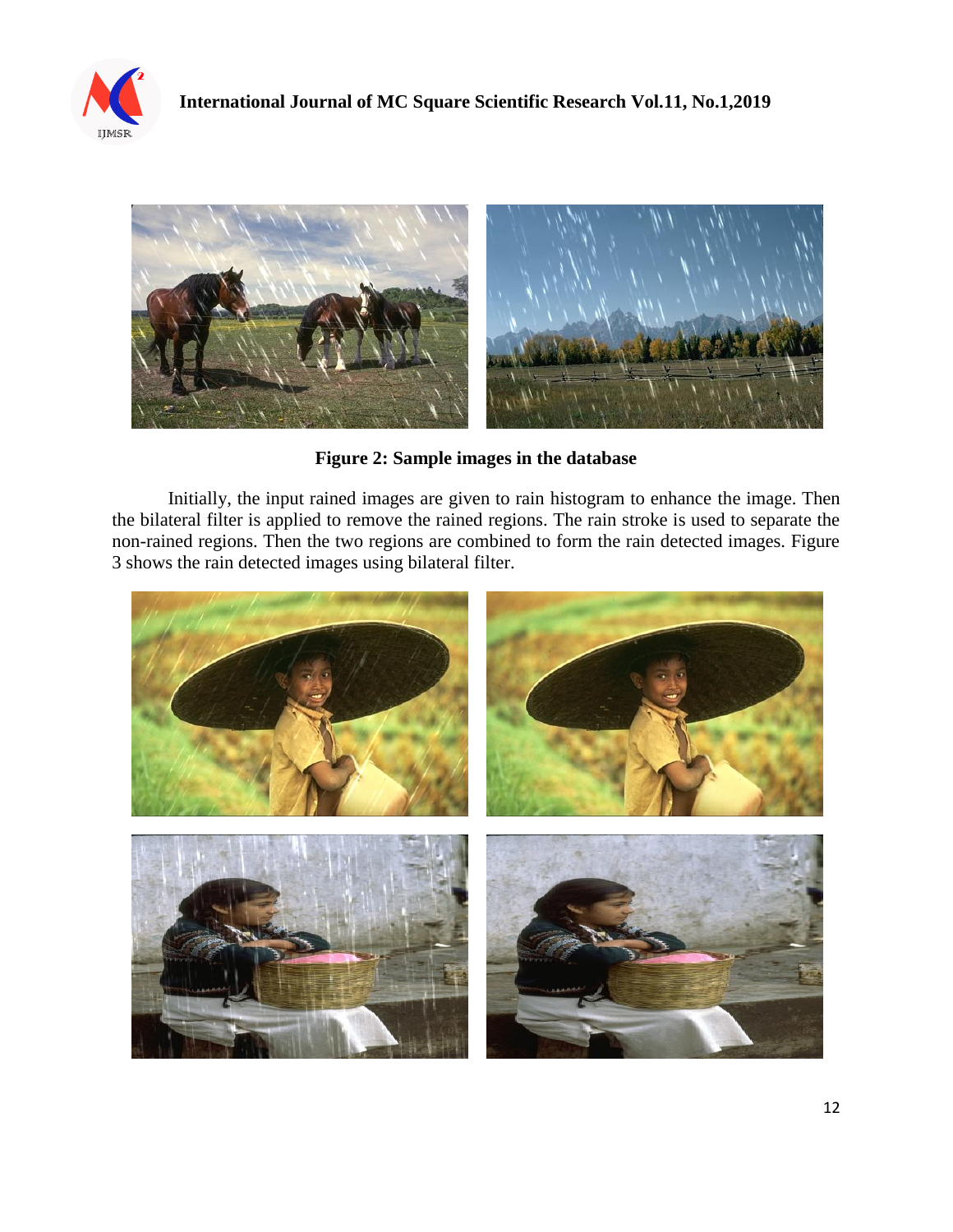



**Figure 3: Rain detected images using bilateral filter**

## **4. Conclusion**

A novel method for rain removal images using bilateral filter is presented. The input rain images are enhanced by using rain histogram method. Then the bilateral filter is applied to remove the rain water region. The rain stroke removal is used to remove the non-rained regions. Finally the rain removed images are detected. The performance of the proposed system is evaluated by using 100 rain images. The experimental results show the performance of proposed system using bilateral filtering.

## **References**

[1] K. Park, M. Kim, H. Lim, S. Yu, and J. Paik, "Fast Rain Removal Using Rain Map and Temporal Filtering for Consumer Imaging Applications", International Conference on Consumer Electronics-Berlin, 2018, pp. 1-2.